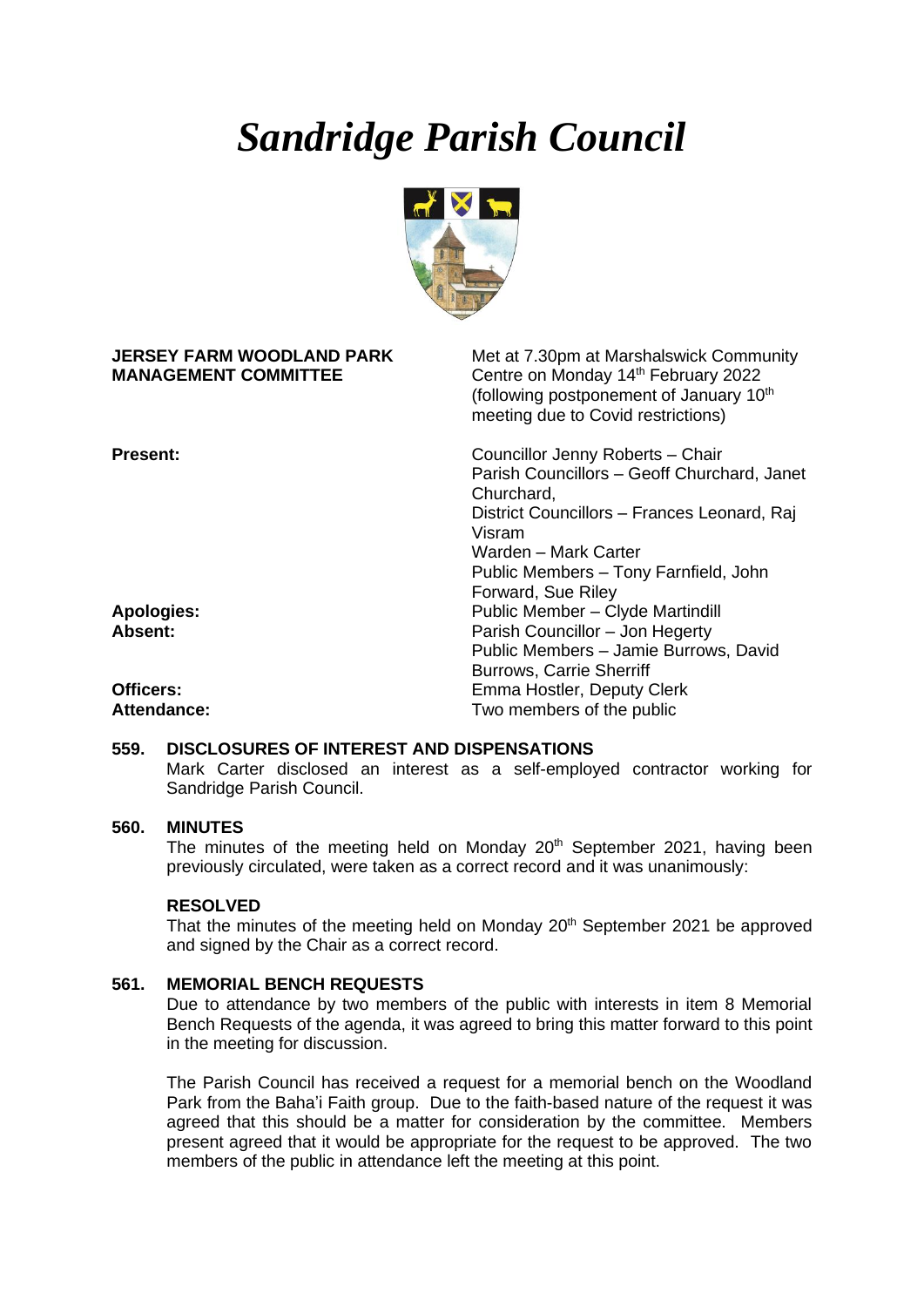A further request has been received from a local resident to replace an existing bench they considered in need of repair and attach a memorial plaque. Discussion followed and it was agreed that it was not appropriate to replace the existing bench but that the resident could be offered an alternative site in the area of the Southwest Plantation where there is space available. This also prompted the committee to consider the need for a revised memorial bench policy as there is concern the Woodland Park is reaching maximum bench capacity. Thought should be given to possibly repurposing neglected benches or placing a timeframe on future bench requests.

## **562. MATTERS OF REPORT**

- Mark Carter has been undertaking routine maintenance work from the management plan including, thinning of the South Plantation, bramble clearance around the memorial stone, cutting back the north hedge, cleaning of interpretation boards and bird boxes and tree inspections.
- Julian Thornton, Herts County Council, has confirmed that repair works to BW 53 and the entrance to the Woodland Park is due to start imminently.
- In collaboration with St Leonard's Church a small ceremony was held on Sunday  $6<sup>th</sup>$ February to celebrate tree planting by volunteers in St Leonard's Open Space as part of the Queen's Green Canopy initiative. The parish received a £350 grant from HCC towards the cost of the trees. The event was attended by the Deputy Lieutenant of Hertfordshire Marion Brown and Herts County Councillors Annie Brewster and John Hale*.*
- Heidi Carruthers of Herts and Middlesex Wildlife Trust and Butterfly Conservation were due to present a proposal to construct a butterfly bank on the Woodland Park but were not able to make the revised meeting date. They have confirmed they will present at the April meeting.
- The Parish Council has started planning for a summer event on the Woodland Park, with a provisional date of Saturday  $4<sup>th</sup>$  June to coincide with the Queen's Platinum Jubilee celebrations and the long bank holiday weekend.
- Parish Councillor, and committee member Claudio Duran resigned his position effective from end of 2021. Having posted a notice of election, but receiving insufficient responses, the vacancy for Marshalswick North (East) ward is now being advertised with a view to filling by co-option at the  $9<sup>th</sup>$  March 2022 meeting of Full Council. The deadline for applications is Monday 28<sup>th</sup> February 2022.

## **563. RELOCATION OF THE MEMORIAL STONE**

The Committee was informed that Mark Carter has not been able to move the memorial stone to the agreed new location due to size and weight of the concrete base. Whilst further consideration will be given to the task, Members were asked whether they felt a laying a hard surface path running adjacent to the stone might not provide an alternative solution to the problem of muddy ground conditions in the area. Following discussion, the Committee expressed a preference for continuing to try to relocate the stone, using professional help if necessary.

## **564. EXPENDITURE AND BUDGET**

The Deputy Clerk reported that expenditure to date for 2021-22 is £5,712 of an £8,075 budget. Projected out turn is likely to be around £2,000 under budget as there has been no requirement for footpath repairs due to works being undertaken by HCC as part of earmarked Covid repair funding – see Matters of Report.

The Deputy Clerk also reported that the 2022-23 budget had now been agreed at £14,500 including a £5,500 allocation for a new mower. Some discussion ensued regarding budget setting and it was agreed that future budgets would be discussed against management plans at the July meeting.